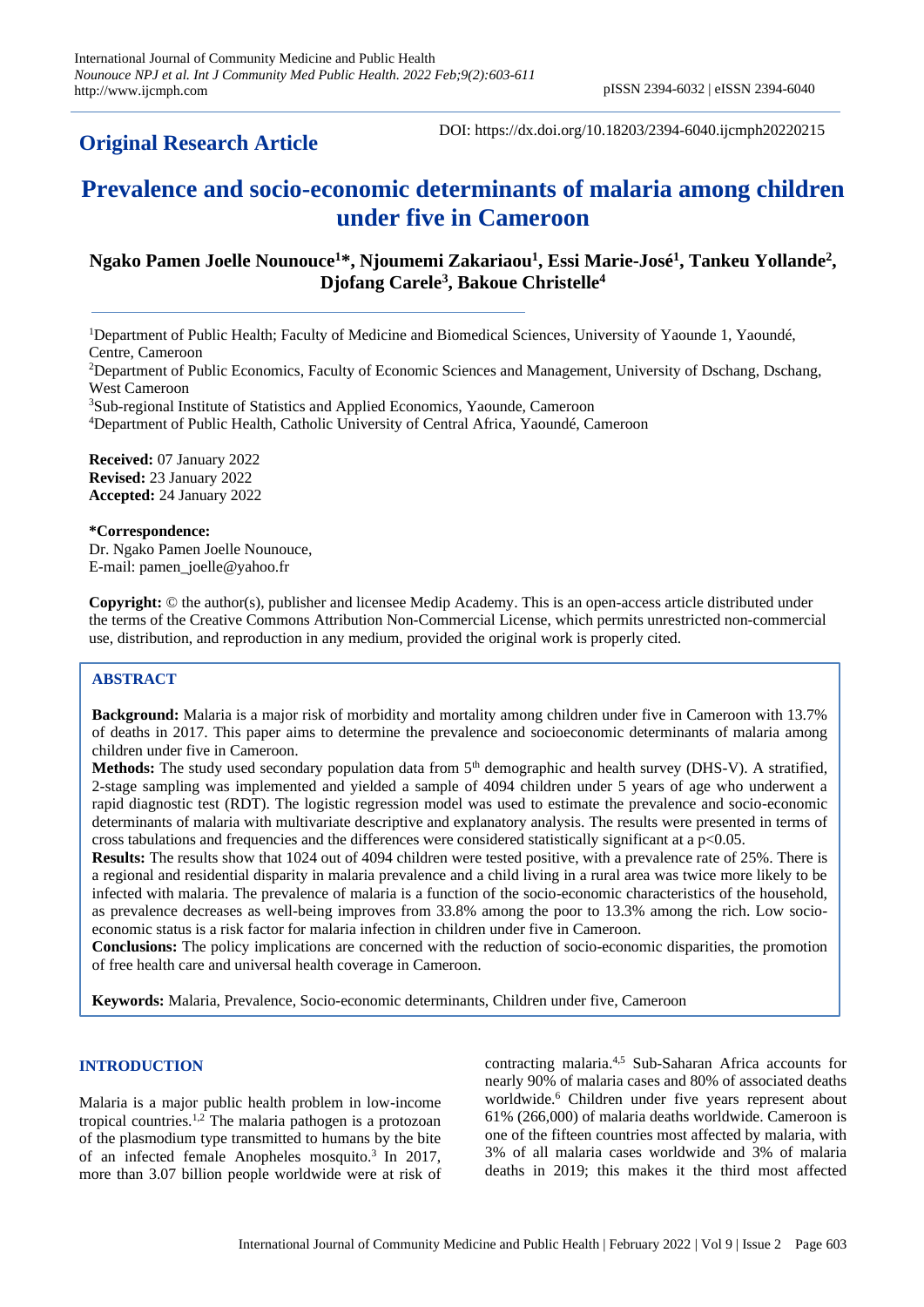country in Central Africa with 12.7% of cases. In Cameroon, the malaria deaths among children under 5 years was 13.7% in 2017 and the mortality rate was 74.8 per 1,000 live births.<sup>7</sup>

Debates on the importance of the malaria issue have led to several studies on the factors that explain this disease.<sup>8</sup> Despite important scientific contributions, malaria remains a concern in African countries. Institutional, socio-cultural, socio-economic, environmental factors, individual characteristics and household health behaviours influence malaria morbidity.9,10 Children in the same neighbourhood share a set of socioeconomic characteristics related to vulnerability that may contribute to the occurrence of malaria.<sup>11</sup> The hypothesis of this study is that residence and socioeconomic characteristics influence the risk of malaria in children under 5 years in Cameroon. This study contributes for a better understanding of the socio-economic determinants of malaria morbidity among children under 5 years in Cameroon. It aims to (1) determine the prevalence of malaria among children under 5 years and (2) identify the socio-economic determinants of malaria in the same population in Cameroon.

#### **METHODS**

#### *Study type*

This was a cross-sectional study using retrospectively secondary data collected through the fifth demographic and health survey (DHS-V) to analyse the prevalence and socio-economic determinants of malaria among children under 5 years in Cameroon during.

#### *Study place and period*

The study took place in the community (households) across all the regions of Cameroon. Indeed, the DHS-V was conducted from 16th June 2018 to 19th January 2019, by the national institute of statistics, in partnership with the ministry of public health.<sup>12</sup>

#### *Sampling technique*

A stratified, two-stage sampling was implemented. In the first stage, 470 clusters were drawn systematically with probability proportional to their household size. In the second stage, a sample of 28 households per cluster was selected with equal probability. The selected national sample consisted of 13,160 household's representative of the national urban and rural population and at the regional level (Adamaoua (4,9%), Centre excluding Yaoundé (9,9%), East (6.2%), Littoral without Douala (3,7%), Douala (12,3%), Far North (14.8%), North (12,6%), North West (6.5%), West (10.6 %), South (5,3%), South West (2.2%), Yaoundé (11.2%). In a subsample of 50% of households, all women aged 15-49 years and all children aged 6-59 months were also eligible for malaria testing.

#### *Selection criteria*

In this sample, all children aged 6-59 months were eligible for malaria testing. All children under 5 years of age whose parents voluntarily give and sign their informed consent/accent forms were included in the study. Conversely, any children under 5 years of age whose parents refused to voluntarily give and sign their informed consent/accent forms were excluded from the study. In line with the inclusion criteria, 4094 children under 5 years were tested for a malaria. The SD BIOLINE malaria antigen P.f. RDT was performed on 1851 urban and 2243 rural children.

#### *Statistical analysis*

The logistic regression model was used to identify the determinants of malaria prevalence among children under 5 years old. The result of the malaria RDT constitutes the dependent variable of this study. This dependent variable is binary or dichotomous, distinguishing children under 5 years who were tested positive for malaria from those who were tested negative.

The independent variables refer to the socio-demographic and health (morbidity) characteristics of the child and the household. The set of independent variables  $x$  include area of residence, age of child (less than 12 months, 12- 35 months and 36-59 months), child's insecticide treated net use (Yes, No), sex of household head (male, female), mother's education level (no education, primary, secondary, tertiary) and economic well-being quintile (very poor, poor, middle, rich and very rich).

The dependent variable of the logistic model was defined as follows:

 $y_i = \begin{cases} 1 \text{ si } l' \text{ enfant est atteint du paludisme } (y_i^* > 0) \\ 0 \text{ si } l' \text{onfont } p' \text{ est pas attoint du paludisme.} \end{cases}$ 0 si l ′enfant n ′est pas atteint du paludisme

The underlying linear model is written:

 $y_i^* = x_i \beta + \epsilon_i$  with  $\epsilon_i$  which follows a logistic distribution whose distribution function is given by and  $F(x_i) = \frac{1}{1 + e}$  $\frac{1}{1+e^{-x_i}}$   $\epsilon_i$  are independent and identically distributed.

This model explains the health status of a child by defining the probability of having malaria as the expectation of the coded variable  $y_i$ :

$$
E[y_i] = prob(y = 1) \times 1 + prob(y = 0) \times 0 = prob(y = 1)
$$

Thus, the explained variable (the probability of occurrence of this event conditional on the exogenous variables) is defined by:

$$
p_i = prob(y = 1 | x_i) = F(x_i \beta) = \frac{1}{1 + e^{-x_i \beta}}
$$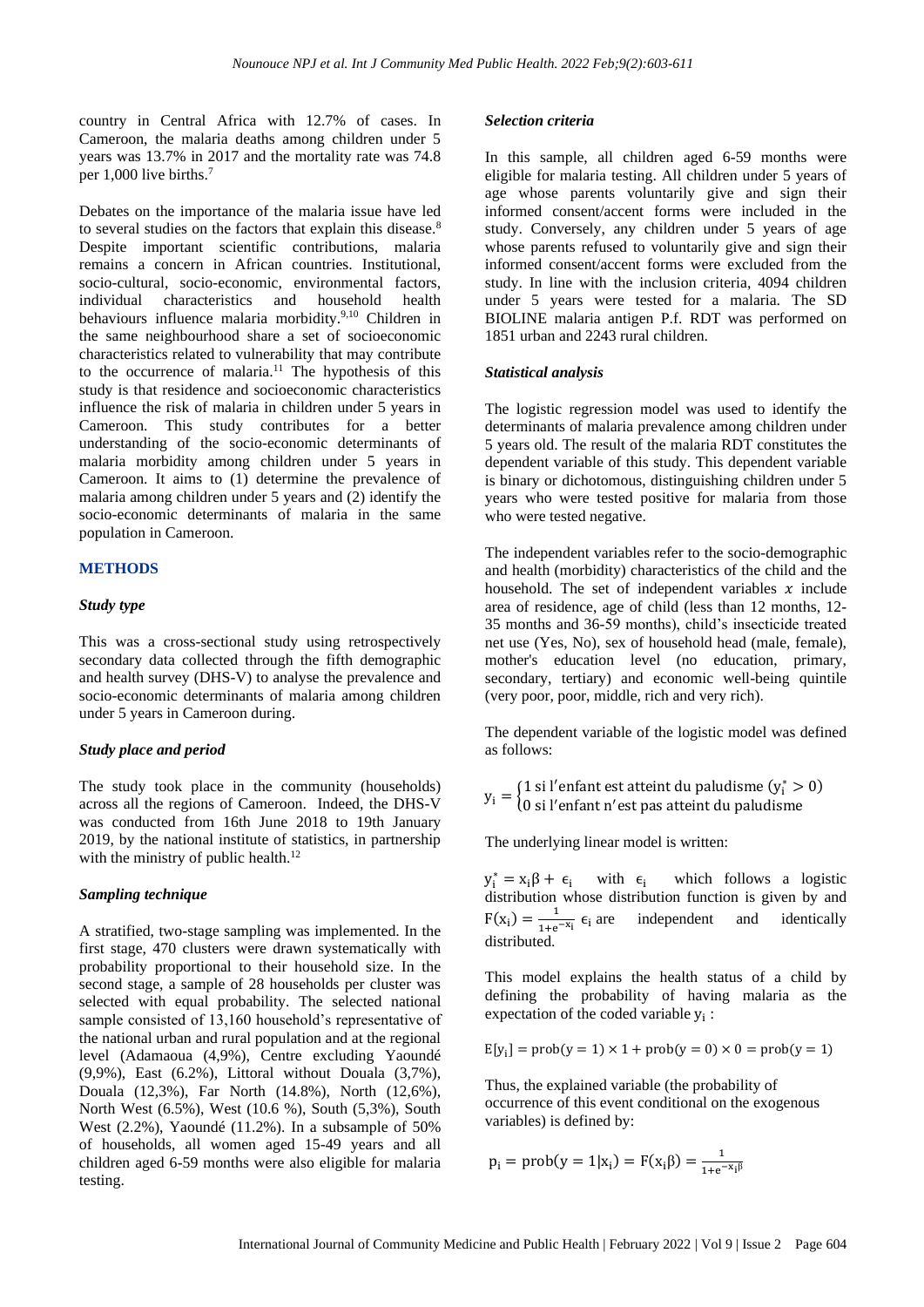Considering the unobserved variable  $y_i^*$  the model is written as follows:

$$
y_i = \begin{cases} 1 & \text{si } (y_i^* > 0) \\ 0 & \text{si } (y_i^* \le 0) \end{cases}
$$

The underlying model is written:  $y_i^* = \beta_0 + \beta_1 x_{1i} +$  $\beta_2 x_{2i} + \cdots + \beta_5 x_{5i} + \varepsilon_i$  with:

 $x_{1i}$ : The age of the child i;

 $x_{2i}$ : The gender of the head of the child's household i;

 $x_{3i}$ : The use of the net by the child i;

 $x_{4i}$ : The educational level of the child's mother i;

 $x_{5i}$ : The quintile of economic well-being of the child's household i;

 $\beta = (\beta_0, \beta_1, \beta_2, \beta_3, \beta_4, \beta_5)^t$  is the vector of model coefficients and  $\varepsilon_i$  the error term.

Analyses were performed in excel and Stata software (version 13). Odds ratios representing the adjusted prevalence ratios were calculated. The level of significance retained for this study is 0.05 for a 95% confidence level of the prevalence ratios.

#### *Concept of odds ratio*

The ratio of the probability associated with an event to the probability of the event not occurring is called the odd

(or chance), given by  $(c_i = \frac{1}{1})$  $i = \frac{P_i}{1}$ *i*  $c = \frac{p}{p}$ *p*  $=\frac{}{1-}$ ) this ratio is in the

 $e^{-x_i\beta}$  case of a Logit model), where  $p_i$  is for individual (i) the probability of the event occurring. In the case of our study, this means that child (i) is  $c_i$  times more likely to get malaria.

The odd ratio is given by the quantity 0 1 1 *i i p p p p* − − where

 $p_i$  and  $p_0$  are the probabilities of an event occurring, associated respectively with the (1) and (0) modalities (0 being the reference modality) of a polytomous explanatory variable. In this study, the odd ratio (OR), for a given explanatory variable X, is interpreted as follows:

If  $OR > 1$  then malaria is common in children with trait X; If  $OR = 1$  then malaria is independent of the X trait; and If OR <1 then malaria is common in children who do not have trait X.

The data of this study was initially analysed on the basis of descriptive statistics and the Chi<sup>2</sup> dependence's test. This technique provided an initial view of the level of association between malaria positivity and other sociodemographic factors as well as the quintile of economic well-being. The data analysis used two techniques: descriptive analysis (bivariate and multivariate) and multivariate explanatory analysis. Different associations were made and the results were considered statistically significant at a p<0.05.

#### *Ethical approval*

Ethical approval was obtained from the ethical review committee for the protection of human subjects and adult participants (children's parents provided written consent for themselves and their children prior to enrolment).

#### **RESULTS**

Overall, 4094 children under 5 years of age were tested for parasitaemia using an SD BIOLINE malaria Ag P.f/Pan RDT kit. These 4094 children represent approximately 98% of all children under 5 years of age identified during the EDSC-V survey. The distribution of children who received the RDT shows that there were slightly more children in urban areas (55%) than in rural areas (45%). Moreover, 492 (12%) children were under 1 year of age, 1846 (45%) were between 12 and 35 months of age (equivalent to 1 to 3 years) and 1756 (43%) were between 36 and 59 months of age (equivalent to 3 to 5 years). 83% of these children were from male-headed households and 17% from female-headed households. According to the educational level of the child's mother, 23% of the children had a mother with no education, 35% had a mother with primary education, 37% had a mother with secondary education and only 5% had a mother with higher education. About 80% of these children spent their last night under the net. Considering the quintile of economic well-being, 19% of the children were from extremely poor households, 23% from poor households, 23% from middle-income households, 21% from rich households and 14% from very rich households (Table 1). A total of 1024 out of 4094 children who received a malaria RDT were tested positive. This represents a positivity rate of 25%. The Centre region (excluding the city of Yaoundé) is the one in which children under 5 years of age were most affected by malaria (47%). It is followed by the East and South regions with a positive rate of 33.7% each. They were followed by Adamaoua (29.9%), North (27.4%), Far North (21.8%), Littoral without Douala (19%), West (15%), Yaoundé (12.6%), North West (8.7%), South West (8%) and finally Douala (6.2%).

Table 2 highlights the regional disparity in malaria prevalence among children under 5 in Cameroon. More specifically, the level of association between malaria prevalence in children under 5 and the quintile of household welfare of these children was calculated for each region. The results show that for a threshold of 5%, for 09 regions out of 10 plus the cities of Yaounde and Douala, there is a significant correlation between the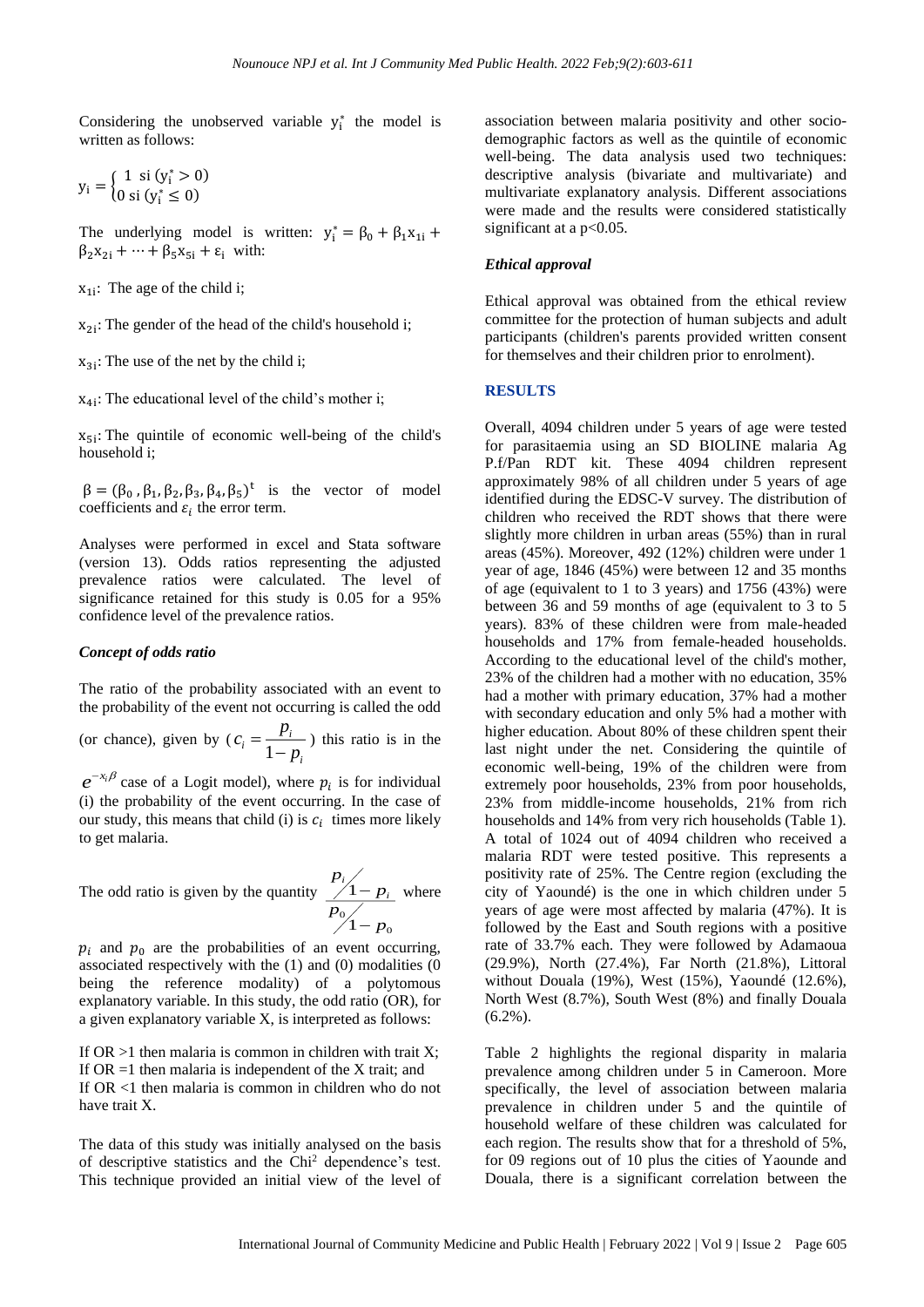prevalence of malaria in children and the level of household welfare. The exceptions are Douala (0.76), Yaoundé (0.10) and the South West (0.19). This lack of association may be due to the fact that in these cities and the South West region, children under 5 years of age were not identified in poor and very poor households. The regions most affected by malaria are the Centre, East, South and North. These regions have for all levels of household economic well-being a higher prevalence of malaria in children under 5 than the national level. Very poor households are more affected in the Centre region and the poor in the North region (Table 2).

The results of this study also show that the rural area was twice as affected by malaria at the time of data collection (Table 3). Indeed, out of 2245 children under 5 years of age tested in rural areas, 749 were tested positive, indicating a rate of 33.4%, whereas in urban areas this rate was 14.9%. Overall and regardless of the area of residence, children over 3 years of age were the most affected by this malaria endemic disease (Figure 1).



## **Figure 1: Distribution of malaria prevalence among children under 5 years of age by region of residence.**

In urban areas, out of 1851 children tested for malaria, 1472 slept during the previous night in the mosquitoes' net and of these 14.6% were tested positive for malaria. In contrast, of those who slept during the previous night under the net, 15.8% had malaria. These proportions are much higher in rural areas. In rural areas, the malaria positivity rate for children who slept during their last night under a net was 32.7%, while for those who did not sleep during their last night under a net it was 36.2% (Table 3).

Looking at the prevalence of malaria among children through the prism of their mother's level of education, it

appears that overall, the lower the mother's level of education, the higher the prevalence. The prevalence of malaria among children under 5 years whose mothers have a higher level of education is 8% in urban areas and 19% in rural areas.

Regarding the economic well-being quintile, the prevalence is higher when the household is very poor and lower when the household is rich or very rich.

The Chi<sup>2</sup> dependency tests between the dependent and independent variables revealed the following: regardless of the area of residence, there is a significant relationship between malaria prevalence and child age  $(p<0.00;$ p<0.00); in urban areas, there is a significant association between the gender of the head of household and the prevalence of malaria in children  $(p<0.02)$ ; also in urban areas, there is a significant relationship between the mother's level of education and the prevalence of malaria in children  $(p<0.01)$ ; and in both rural and urban areas, there is a significant association between household economic well-being quintile and malaria prevalence in children (p<0.00; p<0.00).

The logistic model allowed further analysis to highlight the factors that determine the prevalence of malaria among children under 5 years of age (Table 4). It was found that in urban and rural areas, compared to children under 1 year, children aged 12-35 months were almost twice  $(OR=1.89; OR=1.77)$  more likely to have malaria, while those aged 35-59 months were 2.5 times more likely (OR=2.48; OR=2.48). In urban areas, compared to male-headed households, malaria is more common among children living in female-headed households (OR=1.32). This result is quite the opposite in rural areas where these same children have less likely to be infected with malaria  $(OR=0.74)$ .

The same model shows that in urban areas there is no relationship between children sleeping under a net and malaria prevalence (OR=1), whereas in rural areas children who sleep under a net are less exposed to malaria than those who do not sleep under a net (OR=0.86). In urban areas, children of uneducated mothers have a lower risk of being infected with malaria than other children. In contrast, in rural areas, children of mothers with a higher level of education are the most protected from the malaria.

In economic terms, it appears that compared to children living in very rich households, children from very poor households are 5 times more exposed to malaria in urban areas and 3.5 times more exposed in rural areas. Children living in poor households are 2 times more exposed to malaria in urban areas and 4 times more exposed in rural areas. Those living in middle-income households are 3 times more exposed in both urban and rural areas (OR=2.98; OR=2.88). Children from wealthy households are on average 1.5 times more exposed regardless of their place of residence.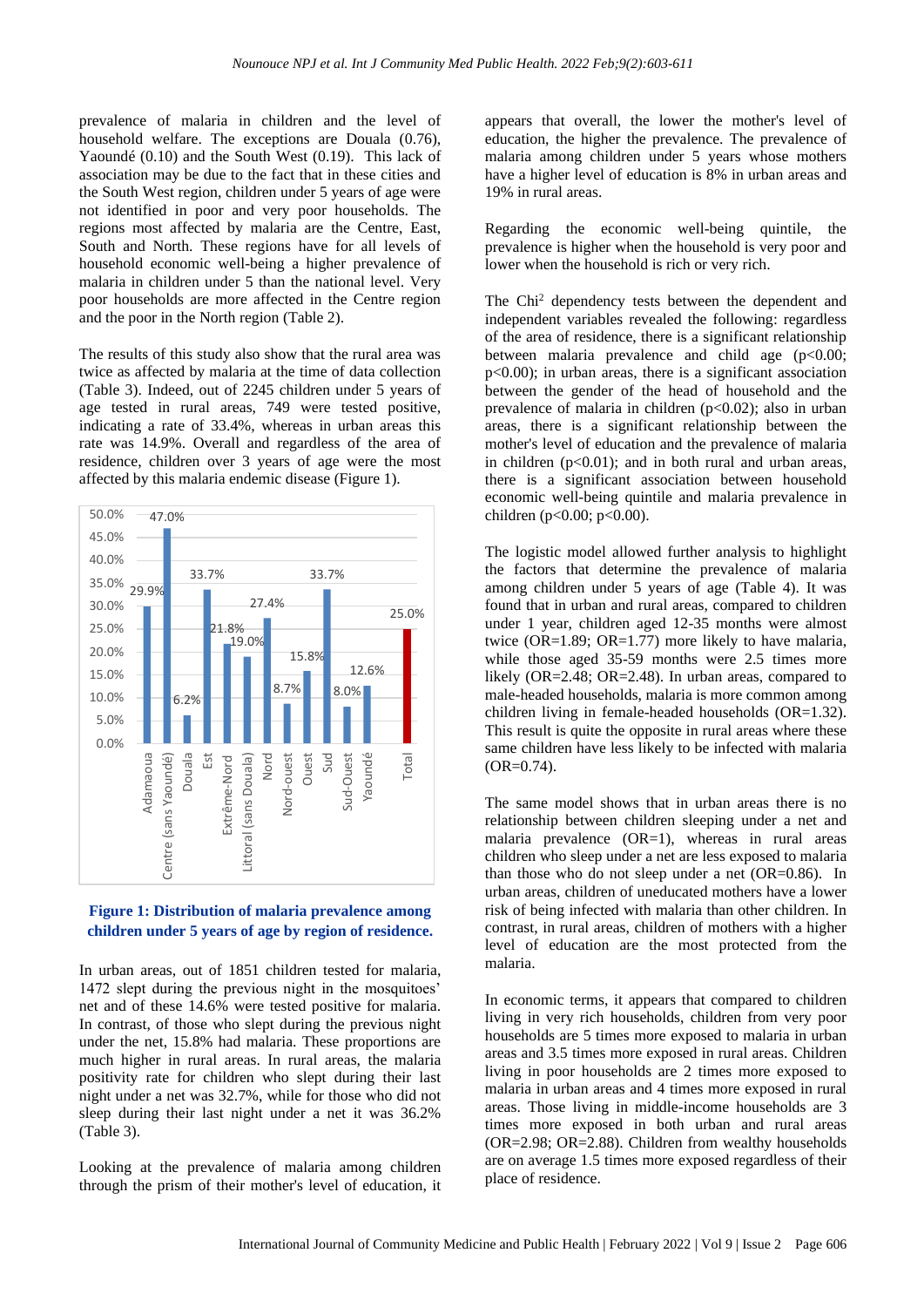| <b>Category</b>                        | Number of children, (n=4094) | Percentage $(\% )$ |  |  |  |  |  |
|----------------------------------------|------------------------------|--------------------|--|--|--|--|--|
| Place of residence                     |                              |                    |  |  |  |  |  |
| Urban                                  | 1851                         | 45.2               |  |  |  |  |  |
| Rural                                  | 2243                         | 54.8               |  |  |  |  |  |
| Age of the child (months)              |                              |                    |  |  |  |  |  |
| <12                                    | 492                          | 12.0               |  |  |  |  |  |
| 12-35                                  | 1846                         | 45.0               |  |  |  |  |  |
| 35-59                                  | 1756                         | 42.9               |  |  |  |  |  |
| Use of the net                         |                              |                    |  |  |  |  |  |
| Yes                                    | 3268                         | 79.8               |  |  |  |  |  |
| N <sub>0</sub>                         | 826                          | 20.2               |  |  |  |  |  |
| Gender of the head of household        |                              |                    |  |  |  |  |  |
| Woman                                  | 709                          | 17.3               |  |  |  |  |  |
| Male                                   | 3385                         | 82.7               |  |  |  |  |  |
| <b>Mother's education level</b>        |                              |                    |  |  |  |  |  |
| N <sub>o</sub>                         | 939                          | 22.9               |  |  |  |  |  |
| Primary                                | 1417                         | 34.6               |  |  |  |  |  |
| Secondary                              | 1530                         | 37.4               |  |  |  |  |  |
| Superior                               | 208                          | 5.0                |  |  |  |  |  |
| Household economic well-being quintile |                              |                    |  |  |  |  |  |
| Very poor                              | 793                          | 19.3               |  |  |  |  |  |
| Poor                                   | 957                          | 23.4               |  |  |  |  |  |
| Medium                                 | 924                          | 22.6               |  |  |  |  |  |
| Rich                                   | 846                          | 20.7               |  |  |  |  |  |
| Very rich                              | 574                          | 14.0               |  |  |  |  |  |

## **Table 1: Socio-economic and demographic characteristics of children under 5 years of age tested for malaria.**

## **Table 2: Regional disparity in malaria prevalence among children under 5 years of age in Cameroon.**

| <b>Regions</b>    | Economic well-being quintile $(\% )$ |      |                       |             |           |                |  |  |  |
|-------------------|--------------------------------------|------|-----------------------|-------------|-----------|----------------|--|--|--|
|                   | Very poor                            | Poor | <b>Average income</b> | <b>Rich</b> | Very rich | <b>P</b> value |  |  |  |
| Adamaoua          | 39.8                                 | 47.0 | 18.6                  | 9.4         | 5.0       | 0.00           |  |  |  |
| <b>Centre</b>     | 68.8                                 | 49.7 | 51.7                  | 39.8        | 23.5      | 0.01           |  |  |  |
| <b>Douala</b>     |                                      |      | 0.0                   | 6.3         | 6.4       | 0.76           |  |  |  |
| East              | 46.0                                 | 33.1 | 40.2                  | 10.9        | 12.0      | 0.00           |  |  |  |
| <b>Far North</b>  | 25.9                                 | 25.5 | 10.7                  | 2.1         | 0.0       | 0.00           |  |  |  |
| Coastal           | 33.3                                 | 37.2 | 18.5                  | 10.6        | 12.1      | 0.01           |  |  |  |
| <b>North</b>      | 34.5                                 | 52.4 | 23.1                  | 12.2        | 10.0      | 0.00           |  |  |  |
| <b>North-West</b> | 28.1                                 | 10.9 | 3.7                   | 0.0         | 0.0       | 0.00           |  |  |  |
| West              |                                      | 28.2 | 16.2                  | 8.9         | 2.0       | 0.00           |  |  |  |
| South             | 45.5                                 | 50.6 | 39.8                  | 18.4        | 18.0      | 0.00           |  |  |  |
| <b>Southwest</b>  |                                      |      | 0.0                   | 4.8         | 14.3      | 0.12           |  |  |  |
| Yaoundé           |                                      |      | 20                    | 14.8        | 8.3       | 0.10           |  |  |  |
| <b>National</b>   | 33.8                                 | 34.7 | 27.4                  | 13.9        | 9.2       | 0.00           |  |  |  |

## **Table 3: Socio-economic characteristics of children under 5 years of age tested for malaria.**

|                  | <b>Urban</b> |                                  |               | <b>Rural</b> |                                  |               | <b>Set</b>  |                                  |
|------------------|--------------|----------------------------------|---------------|--------------|----------------------------------|---------------|-------------|----------------------------------|
| <b>Variables</b> | N<br>(1851)  | Palu<br>$(14.9)$ $(\frac{9}{6})$ | Chi<br>square | N<br>(2243)  | Palu<br>$(33.4)$ $(\frac{9}{6})$ | Chi<br>square | N<br>(4094) | Palu<br>$(1024)$ $(\frac{9}{6})$ |
| Age (months)     |              |                                  |               |              |                                  |               |             |                                  |
| <12              | 219          | 8.2                              |               | 273          | 20.9                             | 0.00          | 492         | 15.2                             |
| $12 - 35$        | 828          | 14.0                             | 0.00          | 1018         | 31.5                             |               | 1846        | 23.7                             |
| $35 - 59$        | 804          | 17.5                             |               | 952          | 39.0                             |               | 1756        | 29.2                             |
| Use of the net   |              |                                  |               |              |                                  |               |             |                                  |
| Yes              | 1472         | 14.6                             | 0.55          | 1796         | 32.7                             | 0.15          | 3268        | 24.5                             |
| No               | 379          | 15.8                             |               | 447          | 36.2                             |               | 826         | 26.9                             |

Continued.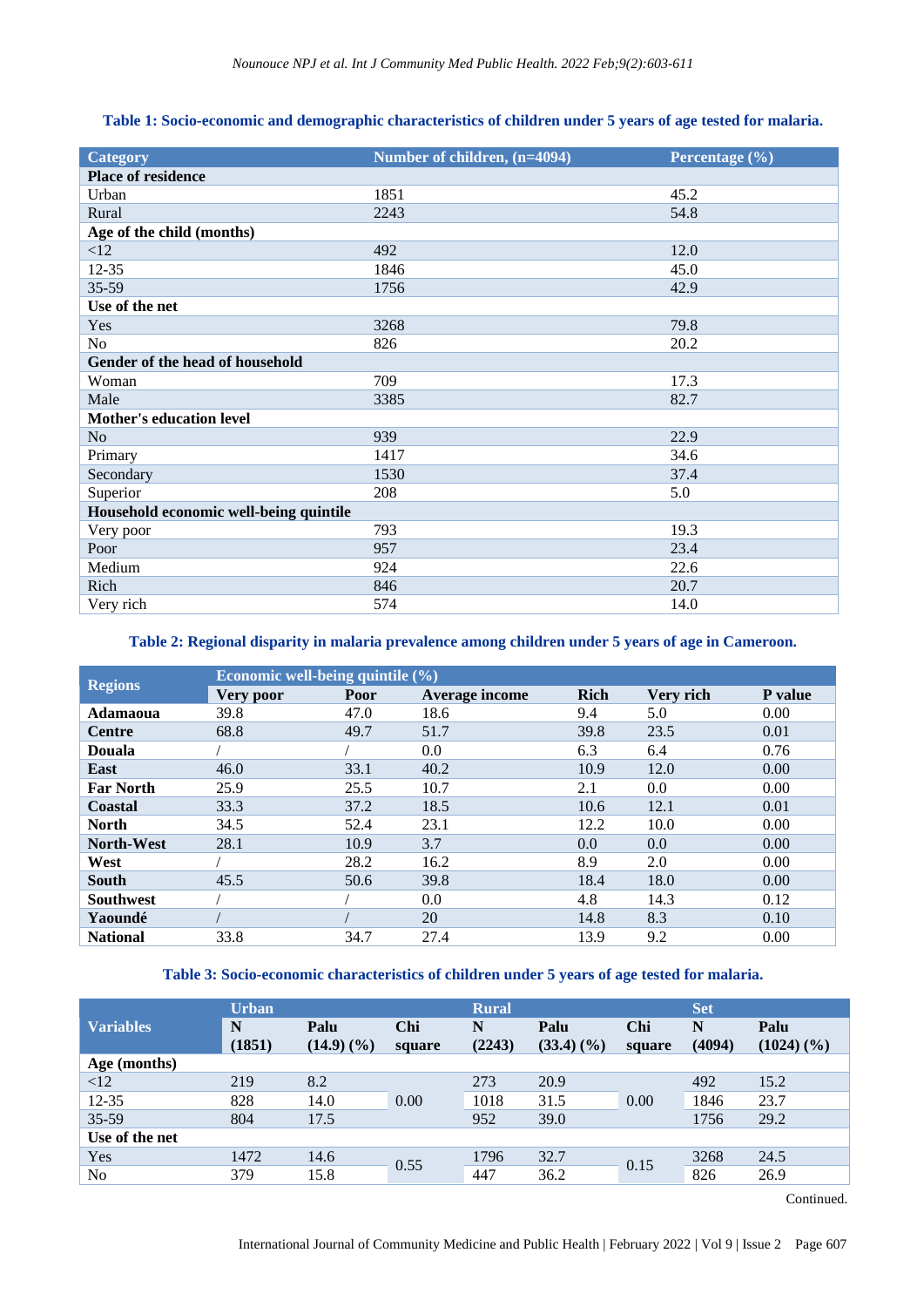|                                        | <b>Urban</b> |                          |        | <b>Rural</b> |               |        | <b>Set</b> |               |  |
|----------------------------------------|--------------|--------------------------|--------|--------------|---------------|--------|------------|---------------|--|
| <b>Variables</b>                       | N            | Palu                     | Chi    | N            | Palu          | Chi    | N          | Palu          |  |
|                                        | (1851)       | $(14.9)$ $(\frac{9}{6})$ | square | (2243)       | $(33.4)$ $(%$ | square | (4094)     | $(1024)$ $(%$ |  |
| <b>Gender of the head of household</b> |              |                          |        |              |               |        |            |               |  |
| Male                                   | 1459         | 20.2                     | 0.02   | 1926         | 39.0          | 0.08   | 3385       | 25.4          |  |
| Woman                                  | 392          | 18.1                     |        | 317          | 40.1          |        | 709        | 23.0          |  |
| <b>Mother's education level</b>        |              |                          |        |              |               |        |            |               |  |
| N <sub>0</sub>                         | 212          | 15.1                     |        | 727          | 34.5          | 0.36   | 939        | 30.1          |  |
| Primary                                | 528          | 18.6                     | 0.00   | 889          | 32.2          |        | 1417       | 27.1          |  |
| Secondary                              | 924          | 14.1                     |        | 606          | 34.3          |        | 1530       | 22.1          |  |
| Superior                               | 187          | 8.0                      |        | 21           | 19.0          |        | 208        | 9.1           |  |
| <b>Economic welfare quintile</b>       |              |                          |        |              |               |        |            |               |  |
| Very poor                              | 53           | 34.0                     |        | 740          | 33.8          | 0.00   | 793        | 33.8          |  |
| Poor                                   | 127          | 15.7                     |        | 830          | 37.6          |        | 957        | 34.7          |  |
| Medium                                 | 427          | 23.2                     | 0.00   | 497          | 31.0          |        | 924        | 27.4          |  |
| Rich                                   | 715          | 12.7                     |        | 131          | 20.6          |        | 846        | 13.9          |  |
| Very rich                              | 529          | 8.9                      |        | 45           | 13.3          |        | 574        | 9.2           |  |

#### **DISCUSSION**

The results of the descriptive statistics, indicate that the prevalence of malaria in children under five years of age is 25% at the national level (Table 1). However, there are regional disparities in the prevalence of malaria among children under five in Cameroon (Figure 1). The region of residence has an influence on the malaria morbidity status of children under 5 years of age in Cameroon. Compared to children living in other regions, children living in the forest regions have a slightly higher risk of malaria. On the other hand, the mountainous regions of the Western Cameroon are associated with lower malaria risks. Indeed, the forest regions of the country bear the greatest burden of malaria among children under 5 years of age where the Central region records the highest prevalence rate of 47.0% of cases, followed by the Eastern and Southern regions with 33.7% of cases respectively. These results could be explained by the favourable socioecological conditions, notably the forest and the rainfall, for the development of *Anopheles* responsible for the transmission of malaria in the most malarious regions. The northern and Littoral regions also have a high prevalence of malaria in children under 5 years of age with the Adamaoua region recording about 30% of cases, the North region 27.4% of cases, the Littoral region 19.0% of cases and the Far North region 21.7% of cases of malaria in children under 5 years. However, compared to the other regions, the prevalence of malaria among children under 5 years of age in the mountainous areas of western Cameroon appears to be relatively low, with prevalence rates of 15.8% for the West region, 8.7% for the North West region and 8.0% for the South West region. These results can be explained by the high population densities in these regions. High population density may be a protective factor as it helps to dilute the individual risk of mosquito bites.<sup>13</sup> Our results on regional malaria disparity corroborate the results of previous studies on malaria morbidity in children under 5 years of age.<sup>14</sup> Province of residence strongly influences the occurrence of malaria in children aged 6-59 months in

Democratic Republic of Congo where children from the central and south-eastern provinces are respectively 2.54 and 2.93 times more likely to contract malaria than their counterparts residing in the western provinces.<sup>15</sup>

The results also indicate a disparity in malaria parasite prevalence between rural and urban areas. In rural areas, the prevalence of malaria among children under five years of age is more than twice that recorded in urban areas (14.9% versus 33.4%). These differences according to place of residence show that within the age groups, the proportion of children under five years of age who have been tested for malaria is higher in rural areas than in urban areas (54.8% compared to 45.2%), with increasing prevalence as the age of the child increases. In rural areas, referring to children under one year of age, children aged 12 to 35 months are 1.7 times more likely to be infected with the disease and those aged 35 to 59 months 2.5 times more likely to be infected. It is therefore clear that the adjusted prevalence ratio increases with the age of the child. This may be explained by the fact that in rural areas, children over one year of age are more likely to be infected with malaria because of the sanitary conditions and the proliferation of the vector agents. These results corroborate previous studies where the risk of being infected with malaria increases with the age of the child in Central Africa. Children aged 24-59 months are 2.14 times more likely to be infected with malaria than younger children aged 6-23 months in the Democratic Republic of Congo.<sup>15</sup>

Considering the mosquito net use, children sleeping under a net in rural areas are more protected from malaria than those who do not, probably because in rural areas the prevalence of the disease is higher and net use appears to be the best means of protection. These results are in line with research in the Democratic Republic of Congo where net use significantly reduces the risk of contracting malaria: children who do not sleep under a net are 1.24 times more likely to be infected with malaria.<sup>15</sup>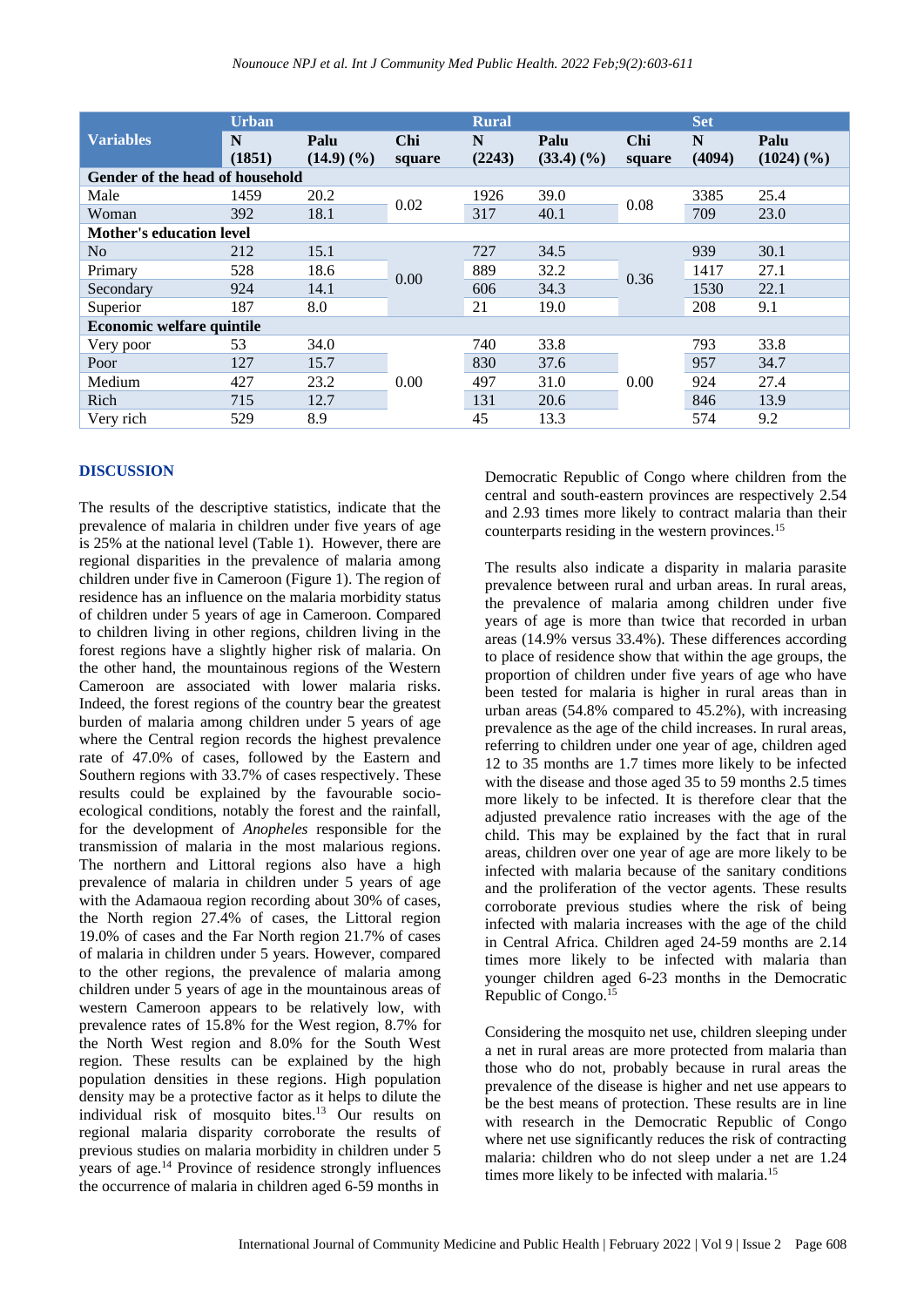The risk of being infected with malaria decreases significantly with an increase in the standard of living. The incidence of malaria in children under the age of 05 is also a function of the level of economic well-being. Although the distribution does not show great disparities according to the area of residence, it presents the relationship between the level of well-being and the malaria prevalence ratio. Thus, in rural areas, it is observed that prevalence decreases as well-being improves. It decreases from 33.8% in the poorest households to 13.3% in the richest households. This result was expected and corroborated those in the literature that have found similar results showing that the risk of being infected with malaria decreases as the standard of living of households improves.<sup>16-19</sup> Children in middle and high standard of living households are 13.8% and 45% less likely to be infected with malaria respectively, and crowding significantly influences the occurrence of malaria in children. Children in households where one room is shared by more than three people are 1.18 times more likely to be infected with malaria than their counterparts in households where one room is shared by 1-3 people. This may be explained by the fact that the richer the household, the more likely it is to have access to preventive measures and care related to the management of malaria. The healthy living environment that a wealthy household can afford means less exposure to malaria vectors.

The results also show that the mother's level of education has a direct link with the prevalence of malaria in children under 5 years old. Indeed, in urban areas, compared to children whose mothers have no education, children whose mothers are educated have a higher probability of being infected with malaria. These results contradict the literature which indicates that the risk of being infected with malaria in children decreases with the level of education of the mother. Compared to children of mothers with no education, children of mothers with secondary education or higher have a 39.2% lower risk of being infected with malaria compared to children of mothers with primary education or no education.<sup>19, 20</sup> This is an important result because, contrary to the literature which suggests that a high level of maternal education improves the quality of child care, our results show a negative effect of maternal education on the health of Cameroonian children in urban areas. This situation could be explained by the fact that educated women nowadays have the same professional status as men. Today, women hold important positions in the world of employment. They sometimes find themselves obliged to spend more time at work than looking after their children. Moreover, feminism which advocates gender equality can lead women to shirk the obligation to protect their children by attributing it to the father. According to this principle, the father is responsible for his child in the same way as the mother. This situation is quite the opposite in rural areas where the children of mothers with a higher level of education who are less likely to be affected by malaria. This also makes sense because in rural areas, educated

women, aware of the precarious environment in which they live and the challenges of malaria control, naturally take precautions to protect their children from malaria infection. However, a high level of education gives women a public and a private status and allows them to participate in the couple's decision making in matters of health and hygiene for their children. High educational attainment reduces the weight of tradition and practices that are unfavourable to children's health.<sup>21</sup> The level of education of the head of the household and especially of the mother has an influence on the health seeking behaviour of the household. Educated heads of households and mothers are supportive and correctly assimilate preventive advice on malaria. The education of the head of the household and the child's mother influences the household's knowledge, attitudes and practices regarding malaria morbidity.<sup>22</sup> In addition, women with higher education or more are more likely to be employed than their male counterparts. It is likely that these women have access to higher incomes that could also enable them to afford malaria preventive measures. Children of educated mothers live in households with a high standard of living and have a variety of opportunities to protect themselves from mosquito bites. In addition to the availability of insecticides and mosquito coils, these children of educated mothers live in urban environments that repel mosquito breeding grounds.<sup>23</sup>

Referring to the gender of the head of household, the results show that it has a significant influence on the prevalence of malaria in children under five. Indeed, in urban areas, children from female-headed households are slightly more exposed to the disease than those living in male-headed households. And in rural areas, the latter are less exposed to malaria. This result is surprising in urban areas when one considers the involvement of women in family management and family welfare. Nevertheless, an explanation could be found in the fact that female-headed families in urban areas are mostly single-parent families. Therefore, all the responsibilities and burdens of the household fall on this one woman. This is a difficult burden for even the most courageous woman to bear and to assume.

However, this work has limitations related to the data and the methodology used that should be noted. The literature informs us that malaria morbidity in children cannot be explained by socio-economic determinants alone, especially in the context of African countries. There are other determinants such as institutional, socio-cultural, environmental, and child factors, and household health seeking behaviours that can influence the occurrence of malaria in children under 5.

#### **CONCLUSION**

Malaria remains a public health problem in Cameroon. Children under 5 years of age are among the most vulnerable groups. The objective of this study was to highlight the adjusted prevalence ratios of malaria among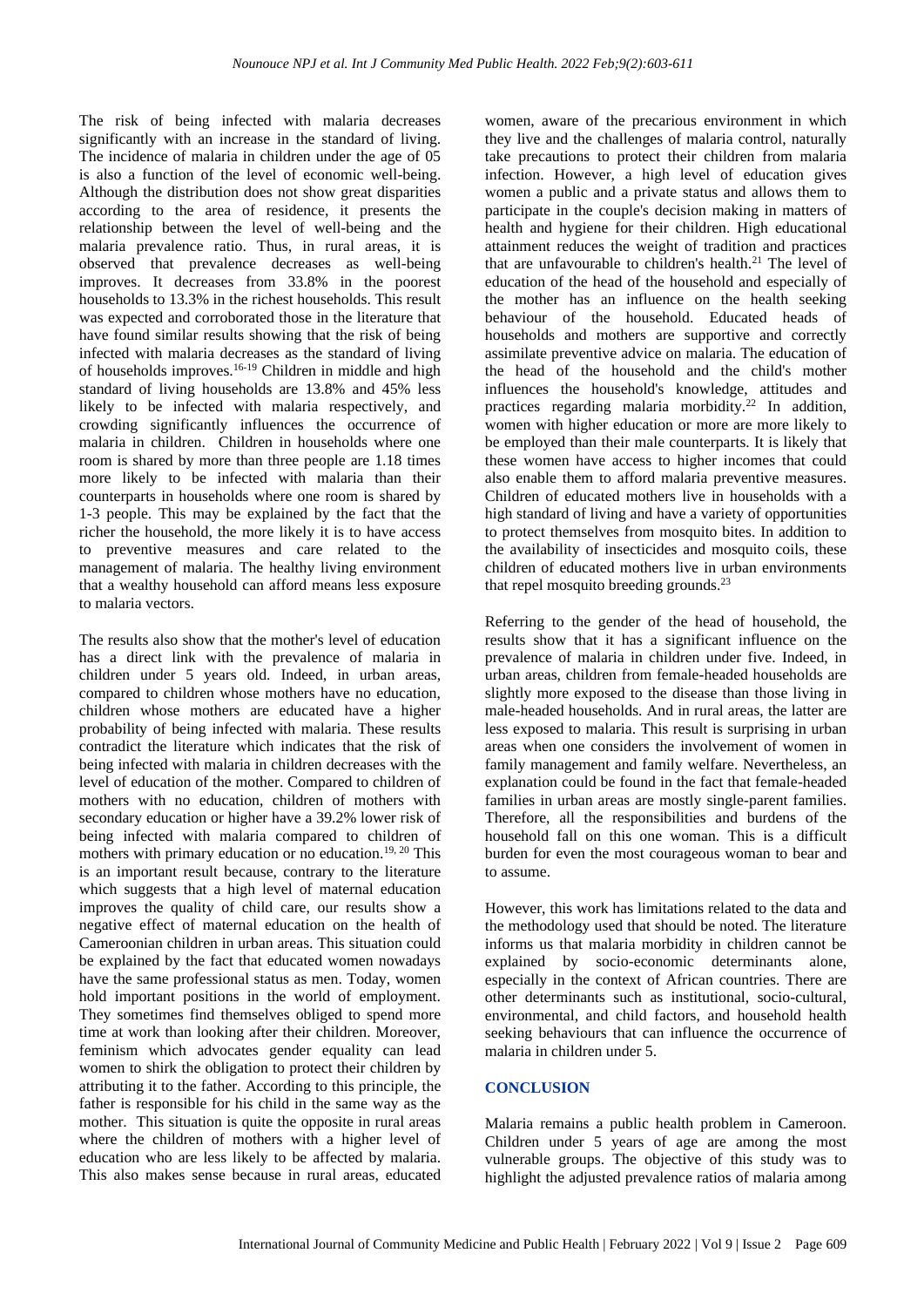children under five and to understand the socio-economic factors that explain this. In Cameroon, malaria prevalence was predominant among children living in poor households. The paper highlighted the importance of determinants such as area of residence, level of economic well-being of the household, gender of the head of the household and level of education of the mother on the occurrence of malaria among children under five in Cameroon. The rural area where poverty is high also has the highest prevalence of malaria in children under five. In this regard, malaria control policies must take into account the role of the economic well-being quintile and geographical disparities in access to health care and services. More targeted intervention and greater access to health services can help to reduce the prevalence of malaria among children under five in Cameroon. It may also be appropriate to popularise malaria prevention measures throughout the country. By combining policies that take into account the improvement of the standard of living of households and access to health services, it would be possible to reduce the prevalence of malaria among children under five and infant and child mortality in Cameroon. In this perspective, it is important to continue and reinforce free treatment of malaria for children under five. The policy implication is the reduction of socio-economic disparities, the promotion of free health care and universal health coverage in Cameroon.

#### **ACKNOWLEDGEMENTS**

Authors would like to thank the ICF through the demographic and health surveys (DHS) program for approving and granting us the use of survey datasets.

*Funding: No funding sources Conflict of interest: None declared Ethical approval: The study was approved by the Institutional Ethics Committee*

#### **REFERENCES**

- 1. Saïdou H. Poverty, malaria and health system reforms in Africa: Three applied studies in Cameroon. thesis in economics, Université Paris-Dauphine. 2018;181.
- 2. Soma DD, Namountougou M, Sangaré I, Sawadogo SP, Maiga H, Yaméogo B, Sanou R et al. Entomological transmission of malaria in Nanoro, site of the RTS'S vaccine trial in Burkina Faso. Rev CAMES SANTE. 2017;5(2):15-20.
- 3. Carnevale P, Robert V. Anopheles: Biology, transmission of Plasmodium and vector control. IRD Editions. 2009;402.
- 4. Ihantamalala FA. Modelling the dynamics of malaria in Madagascar. Thesis in Geography, Université de la reunion. 2017;120.
- 5. World Health Organization. World Malaria Report 2017. Report. Geneva: United Nations. 2018.
- 6. Aubry P, Gauzere BA. Malaria. Educational document, Centre René Labusquière, Institute of Tropical Medicine, University of Bordeaux. 2018;30.
- 7. Ministry of Public Health. Annual activity report. Report. Yaoundé, Cameroon: MINSANTE, National Malaria Control Programme. 2019.
- 8. Pierrat C. Des moustiques et des hommes. Geography thesis. University of Paris 1 Panthéon Sorbonne. 2010.
- 9. Kaboré S, Ouédraogo O, Garanet F, Compaoré E, Lanou H, Zoma R et al. Prevalence and factors associated with stunting among school children in Dori, Burkina Faso. Public Health. 2019;31(1):153-63.
- 10. Ngomenzey C, Bouba DF, Ekambi E. Determinants Individuels Et Contextuels Du Paludisme Chez Les Enfants De 6-59 Mois En République Démocratique Du Congo. Eur Scientific J ESJ. 2021;17(7):94.
- 11. Kone A, Traore O, Maiga H, Sagara I, Kodio A. Quinine treatment selects the pfnhe-1 ms4760- 1polymorphism in malian patients with falciparum malaria. J Infect Dis. 2013;207(3).
- 12. National Institute of Statistics. Cinquième Enquête Demographique et de Santé 2018. enquete. Yaoundé: Institut National de la Statistique. 2020.
- 13. Loizzo C, Tabarly S. Spaces and territories of malaria. Geoconfluences. 2012.
- 14. Longuepee D. Malaria, institutions and growth: what to make of the current debate. Economics Institutions. 2006;8:95-118.
- 15. Daval CR. Parasitic diseases in urban areas: interest and limits of spatial analysis. Espace populations sociétés. 2006;2(3):381-92.
- 16. Bisimwa N, Mambo BM, Kavira M, Mugangu C, Bagalwa M. Household economic vulnerability during a malaria episode in the Miti-Murhesa health zone in DR Congo. Int J Innovation Appl Studies. 2014;8(3):912-9.
- 17. Barry S. Regional disparities in malaria morbidity among children under five in Guinea. master's thesis in demography. Yaounde: University of Yaounde II Soa. 2015.
- 18. Fournet F, Kassié D, Dabiré RK, Salem G. Analysis of the socio-spatial distribution of malaria in a medium-sized West African city, Bobo-Dioulasso (Burkina Faso). Dynamiques Environnementales Int J Geosci Environment. 2015;36:146-165.
- 19. Diallo D. Regional disparities in malaria morbidity among children aged 6-59 months in Mali: Research into explanatory factors. Master's thesis in Demography. Yaounde: Université Yaoundé II Soa, IFORD. 2016.
- 20. Franckel A. Les comportements de recours aux soins en milieu rural au Sénégal: le cas des enfants fébriles à Niakhar. Doctoral thesis. University of Nanterre Paris X. 2004.
- 21. Takudzwa D. Household determinants of malaria in Mutasa District of Zimbabwe. Thesis in Public Health. Walden University. 2018.